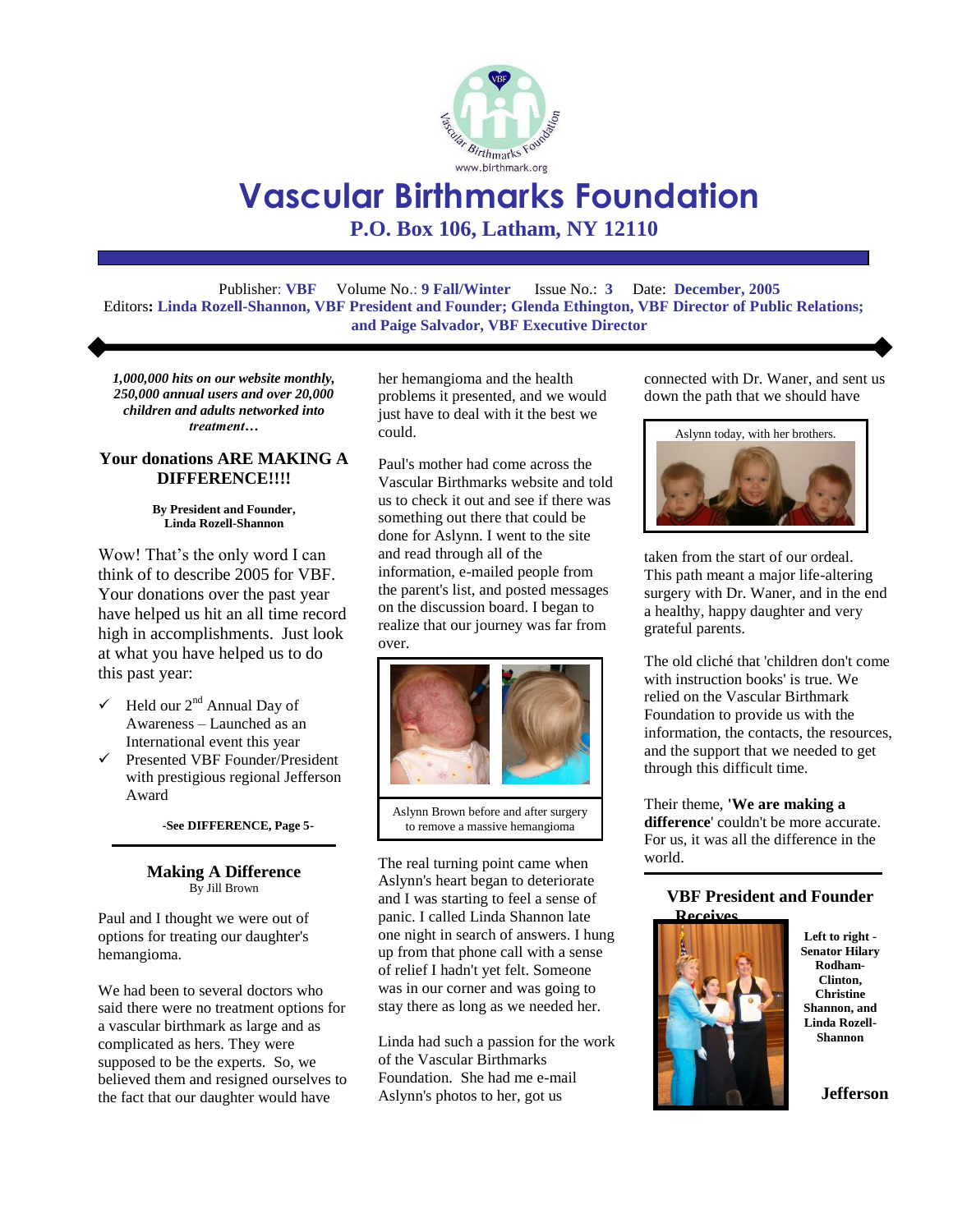#### **Award**

**-For Story See JEFFERSON, Page 2- JEFFERSON| From Page 1**

On June 21, 2005, New York Senator and former First Lady Hilary Rodham-Clinton presented VBF President and Founder Linda Shannon with the prestigious Jefferson Award.

The Jefferson Award was implemented in 1972 when Jacqueline Kennedy Onassis, along with U.S. Senator Robert Taft, Jr. and Sam Beard, founded the American Institute for Public Service with the intention of establishing a "Nobel Prize" for public and community service

Due to her tireless efforts and commitments to individuals with vascular birthmarks, Linda Rozell-Shannon was selected as a local winner in Albany, NY, of the Jefferson Award, where she received a Jefferson Award medal. Linda was also selected as one of the 15 representatives to be sent to the national ceremony in Washington DC.

Linda's inspiration for VBF, her daughter Christine, accompanied her to the ceremony.



# **VBF Launches Kids Who Care**

The Vascular Birthmarks

Foundation is proud to announce the establishment of VBF KIDS WHO CARE©, a program created by VBF Founder and President Linda Rozell-Shannon that is geared toward school-aged children K-12.

To head this program in a positive direction, the VBF is launching the VBF Kids Who Care - Birthmark Awareness Campaign. This campaign began on September 1, 2005 and will culminate on VBF Awareness Day, May 15, 2006.

KWC helps teach children the spirit of community service, and the rewards of charitable giving, while raising awareness and the much-needed funds. This program is perfect for schools that promote courage and confidence and helps teach children to respect and support other children who are different in any way.

This campaign is not limited to school participation only. Individuals or parents can take advantage of the KWC/DIY campaign by hosting a fundraiser of their choice. While the goal of these fundraisers are to coincide with VBF Awareness Day campaign, individual fundraisers can be held at any time during the year, and can encompass a wide variety of events.



**Glen Ethington sells bracelets at the 2005 PWS conference**.

Glen Ethington, VBF's first Kids Who Care participant, kicked off the campaign by selling bracelets at his school, and at the 2005 Port Wine Stain Conference. Glen has Sturge-Weber syndrome and a facial port wine stain.

Saige Cavayero, who had a facial vascular birthmark and is undergoing reconstructive surgery, inspired the Kids Who Care Bracelet campaign. Saige designed the bracelets for her 2005 VBF Awareness Day event.

VBF invites your child and local school to join us in this groundbreaking endeavor, because *kids with vascular birthmarks do care*.

For more information contact Tiffany at [tethi@insightbb.com.](mailto:tethi@insightbb.com)

## **2006 VBF 3rd Annual Awareness Day Goes International**



Please join us for our 2006 VBF 3rd Annual International Awareness Day campaign.

This international grass roots campaign began in 2004, allowing participants all over the world to conduct their own personal fundraiser, and to tell their story. These are the stories of how a vascular birthmark has affected the lives of individuals and families. In doing so, these participants raised both awareness and desperately needed funds, which will help the VBF continue its important work of giving hope and changing lives for the better.

Members around the world hosted events for the 2005 VBF Second Annual Awareness Day. Over 70 families, from Canada to Brazil, held fundraisers and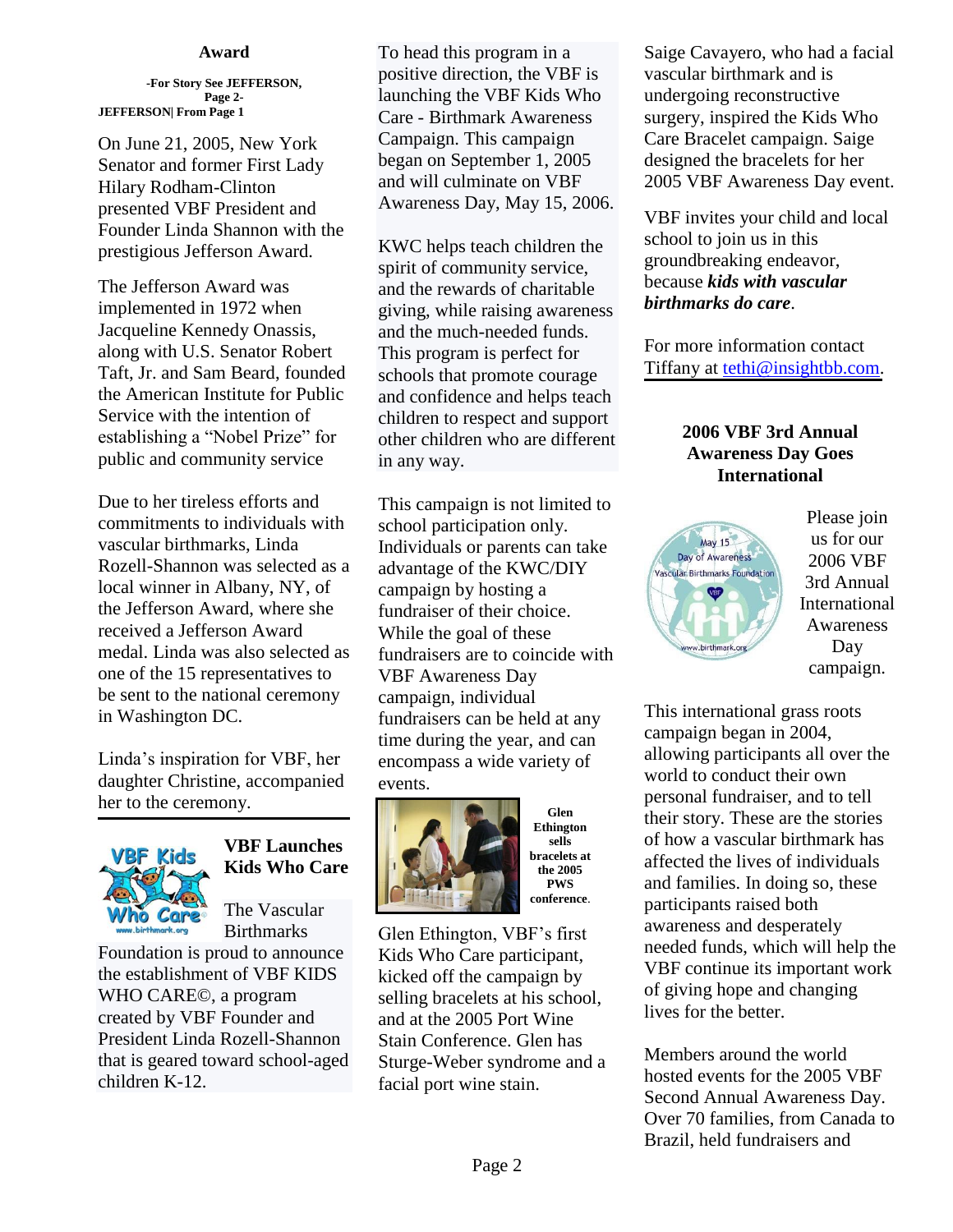awareness campaigns to benefit children and adults with vascular birthmarks.

**-See AWARENESS, Page 3- AWARENESS| From Page 2**

The events were all successful and most appreciated by the VBF, and were as diverse and imaginative as an E-Bay Celebrity Auction - to a young girl who sold her toys and clothes.



**Elizabeth Peters' and "Wall of Fame". She and family sold VBF stickers, which were placed on the wall with the donor's name.**

If you have any questions or need more information on how to organize your fundraiser, visit the VBF website, or please call our Awareness Day Director, Paige Salvador at 877-823-4646 or email her at:

[BASPASTS@cs.com](mailto:BASPASTS@cs.com) (reference Day of Awareness).

## **VBF Announces 2006 International All Birthmarks Conference in Boston**

VBF is proud to announce the first-ever All Birthmarks Conference. The event will be held in conjunction with Dr. Martin Mihm and the Massachusetts General Hospital in Boston, Massachusetts

This conference, a longtime dream of VBF President Linda Shannon, will highlight all types of vascular birthmarks, as well as the associated syndromes and related conditions. The conference is intended to be allinclusive and will create an atmosphere of a "reunion".

Families, support groups, foundations, physicians, and group/organization leaders will be invited to attend. The goal is to provide information to families and patients, and to help facilitate the gathering of accurate and timely data. This will help to ensure that all those involved in the vascular birthmark community are distributing correct and vital resources, and families and patients are no longer subjected to conflicting information.

To help in this process, the conference will include a leadership meeting – consisting of the presidents, founders, and organizers of vascular birthmark related groups. World-renowned physicians, who are the trailblazers in the field, will also participate in the meeting

More details will be released, as plans for the conference finalize. Please check the VBF

website for updates.

## **VBF Partners with BLI for Bi-Annual PWS Conference**

Due to the huge success of the VBF 2005 Port Wine Stain Conference, the VBF and the Beckman Laser Institute (BLI) have partnered to make this a bi-annual event. Taking place in California, the 3rd VBF Port wine Stain Conference will be held in 2007, and will alternate every other year with the VBF International All Birthmarks Conference.

The Surgery Laser Clinic located at the Beckman Laser Institute is the world's first dedicated center for research and treatment using lasers and light. Since 1986, their specialists have performed more than 25,000 laser procedures. Dr. J. Stuart Nelson is the Associate Director of the BLI Medical Clinic and the Medical Director of the Surgery Laser Clinic.

More announcements will be made regarding this exciting news, so please check the VBF website for further updates.

## **Conference Notes By Amber Wilson**

The 2005 Vascular Birthmarks Foundation Port Wine Stain Conference went off without a hitch on October 7-8, in California.



**Kay Lewin (left) traveled from England, pictured with Moranda Reynolds of California.**

This

conference,

entitled Port Wine Stains- Past, Present and Hope for the future, drew attendees from Canada, England, Mexico, Alaska, Texas, Massachusetts, and a scattering of other states. Patients and their families came together to learn about the new research and treatments available for PWS.

Friday night everyone came together for opening remarks by Linda Rozell-Shannon, VBF President and Founder, and Michael Steffano, Founder and Administrator, Birthmarks.com.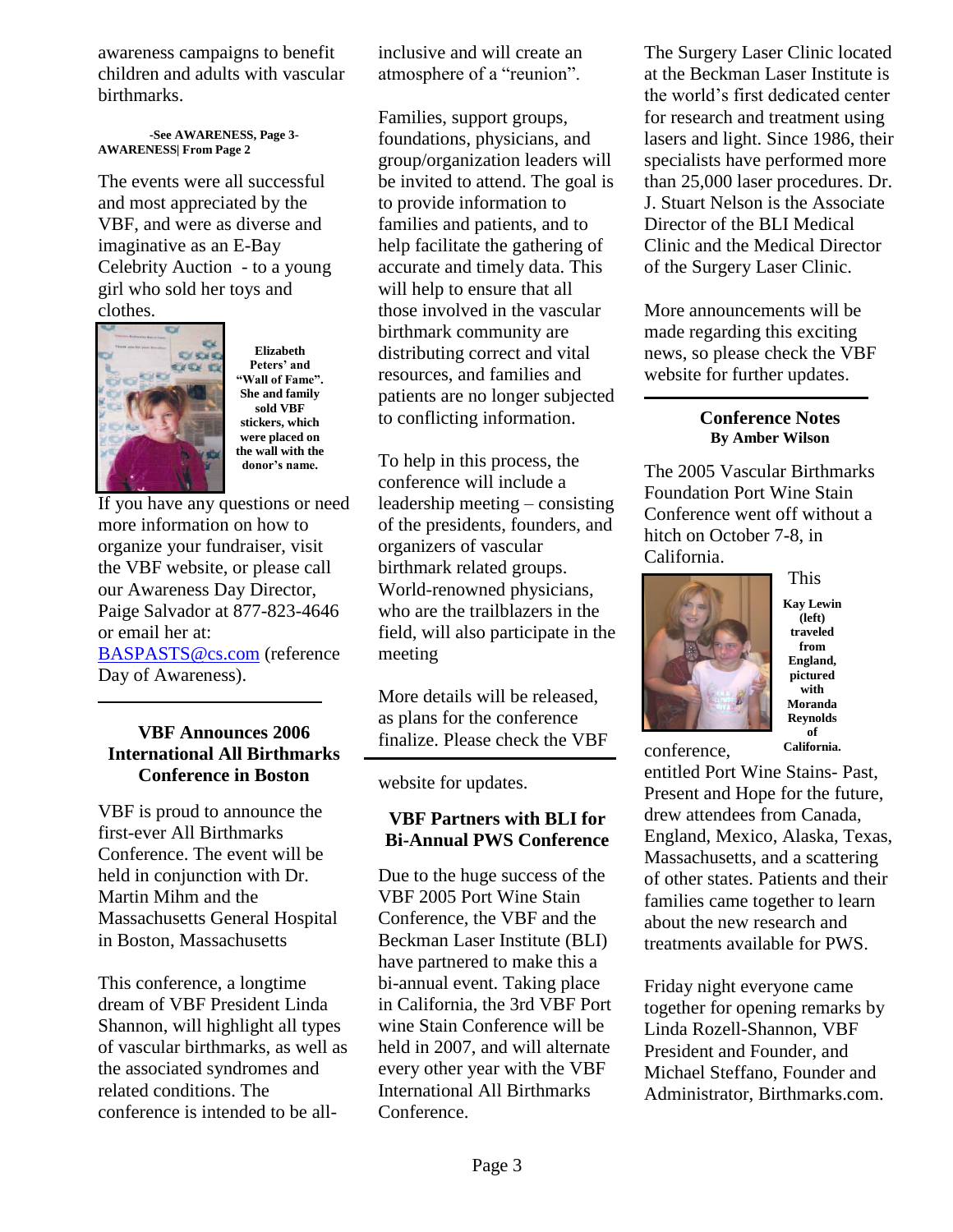This ceremony included surprise presentations to Glenda Ethington for being VBF's 2005 Service Award recipient,

#### **-See PWS, Page 4- PWS| From Page 3**

and Dr. Nelson for being VBF's Physician of the year- a great honor to both of them. Linda was presented with a beautiful quilt made by Pat Cason who has family member with a birthmark. The night ended with a party celebrating Bithmarks.com's tenth birthday

Saturday morning was filled with doctor presentations on research being done relating to birthmarks. Dr. Mihm spoke about pathology and why it is important for treatment, Dr. Nelson, on why PWS is difficult to treat and what can be done to improve therapeutic outcome, Dr. Waner, on classification and surgical management of PWS; Dr. Comi on Sturge-Weber Syndrome diagnosis and treatment, Dr. Delfanian on Klippel-Trenaunay diagnosis and treatment, and child life specialist Leslie Graff on the psycho-social effects of living with a PWS.

After the very informative presentations, clinic appointments at the Beckman Laser Institute began. In less than five hours, two teams of doctors were able to see 58 patients thanks to scheduling by Linda.

Team A consisted of Dr. Waner, Dr. Delfanian, Dr. Levitin and Dr. Fay. Team B was made up of Dr. Comi, Dr. Nelson, Dr. Hochman and Dr. Kelly.

While the clinic appointments were going on at the Beckman Laser Institute, the hotel was busy with discussions by Leslie Graff regarding the emotional aspect of living with a vascular birthmark, and sessions with local makeup artist Stacey Craven. Stacey showed patients how to cover up their birthmarks by using Smart Cover cosmetics.

This conference was made possible with help from the following people and organizations: Vascular Birthmarks Foundation, Dr. J. Stuart Nelson, Medical Director of the Beckman Laser Institute; Dr. Bruce J. Tromberg, Director, Beckman Laser Institute; UCI Research Associates, Candela Corporation, Pat Beckman, Kasper Foundation, Beckman Laser Institute, Inc., Mary Roosevelt, Dr. Roy Geronemus of the Skin Surgery Center of New York, Stacey Craven, and Nancy Roberts of Smart Cover cosmetics. Thank you to the Fairmont Newport Beach Hotel for housing the conference guests.

#### **VBF Annual Mini-Fundraiser Highlights By Paige Salvador**

**Saratoga Polo Event** 

On August  $5^{th}$  2005, VBF celebrated its  $5<sup>th</sup>$ Annual Summer Event



**Jason Gough of WNYT News Channel 13 Albany, NY, Paige Salvador VBF, and NY Assemblyman James Tedisco**

Grounds in Saratoga Springs, New York.



An unexpected surprise came this year when VBF guests had the opportunity to meet and speak to

**VBF Board Members at Polo Event**

John Walsh of *America's Most Wanted.* John is a Saratoga summer resident and a tireless advocate for victim's rights and missing children.

Our Honorary Chair, NY State Assemblyman James Tedisco was on hand to speak to our guests and to offer his continued support. Assemblyman Tedisco has been a loyal supporter of VBF and its work and we are grateful to him.

This year's co-chairs, Maxine Baron and Elysa Baron, did a wonderful job in creating this success. The success of the polo event is a cooperative effort and we extend our thanks to all those who donated and attended

For more information, contact Paige Salvador at 518-209-6915.

## **NAPM Event**

On December 3, 2004, the National Association of Purchasing Managers, Eastern New York Chapter, hosted its second Annual Silent Auction

Fund Raiser at the Polo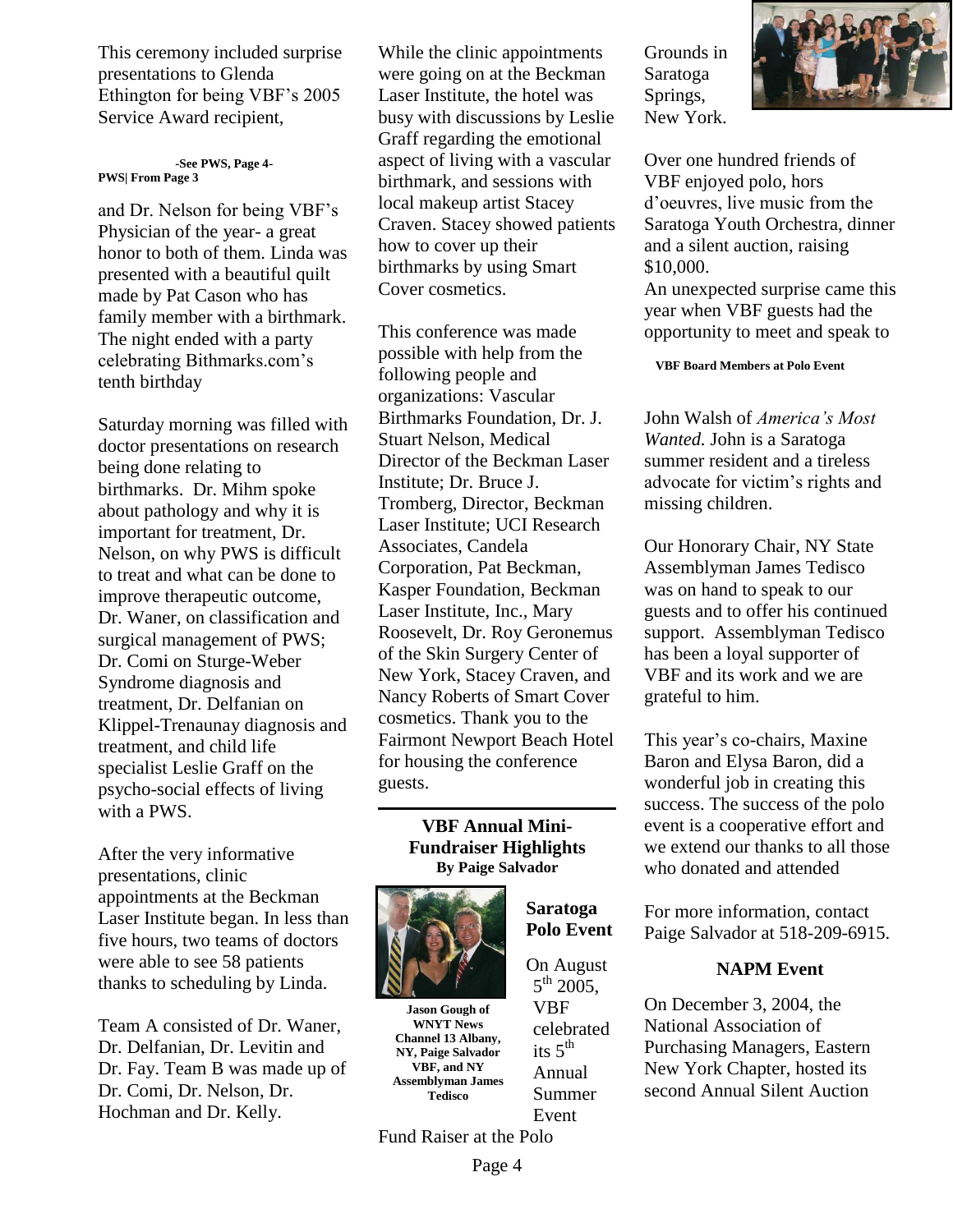Fund Raiser and VBF was its recipient. The dinner and auction took place at the Comfort Suites in Clifton Park, NY

**-See NAPM, Page 5- NAPM| From Page 4**



Our very special guests included Frank and Barbara Catalanotto and their children Morgan and Camdyn.

Frank plays professional baseball for the Toronto Blue Jays and he and his wife Barbara are VBF's Honorary Chairpersons. Frank and Barbara became supporters and friends of VBF when they contacted Linda Shannon regarding their daughter Morgan's hemangioma. We are grateful for their continued support.

Benita Zahn of WNYT – Albany, New Channel 13 was also on hand to host the event. She has been an advocate and supporter of VBF for years and her presence at our events makes them special.

In addition, Dr. Martin Mihm, Jr. was honored for his significant contributions to VBF. Dr. Mihm resides as VBF's Research and Scientific Advisory Committee Chairman and is a founding member.

We thank NAPM and its members who gave generously of their time to raise funds to further the work of VBF. This event raised \$5,000 for VBF.

**SWSC Launches Canadian**

#### **Branch**

VBF's first branch, The Sturge-Weber Syndrome Community (SWSC), launched its first chapter, SWSC Canada. Tom Gilbert serves as the Director, along with Co-Director Chantal Pichette (Tom's wife). Stephen Hawkins and Tabitha Dunphy (Stephen's daughter) serve as Assistant Volunteers.



**Tom Gilbert and Tabitha Dunphy of SWSC Canada**

and Tabitha have SWS, offering a special insight

Both Tom

regarding the disease, and they serve as inspiration for others living with SWS.

#### **DIFFERENCE| From Page 1**

- $\checkmark$  Partnered with Eastern New York Chapter of National Association of Purchasing Managers to hold a December 2004 Silent Auction. Honorary Chairs Frank and Barbara Catalanotto were on hand to meet and greet attendees. Frank plays for the Toronto Blue Jays.
- Launched SWSC Canadian Chapter
- Launched VBF Kids Who Care
- $\checkmark$  Partnered with Beckman Laser Institute for 3rd PWS Conference with a commitment for 2007
- $\checkmark$  Announced 2006 ALL BIRTHMARK TYPES International Conference in Boston in October 2006
- $\checkmark$  Established Ask the Experts corner
- $\checkmark$  Held our annual Polo Event in Saratoga, New York
- Launched VBF Latin America
- $\checkmark$  Created the VBF We Care Bear as an on-going fundraiser for VBF. Over 500 bears sold in six months.
- $\checkmark$  Published VBF Birthmarks Brochure
- $\checkmark$  Attended National Institute of Health conference on vascular birthmarks
- $\checkmark$  President/Founder begins doctorate work on birthmarks to further the cause
- $\checkmark$  VBF Orphans With Birthmarks networks second orphan
- $\checkmark$  Published and posted numerous medical journals and parent resources on website
- $\checkmark$  Update website to be more user friendly and to provide more resources for families

## So, what's left to do in 2006? *Plenty.*

- We still need to get legislation passed that will require insurance companies to cover the treatment of children with vascular birthmarks.
- ❖ We also need to work directly with the primary medical insurance corporations in the United States so that they can have a better understanding of why so many of our families need out of network referrals.
- $\div$  We have several physicians waiting to come to the United States to train in the diagnosis and treatment of vascular birthmarks. Due to a lack of sufficient funds, we have not been able to award any physician education grants in two years.
- We need to sponsor research and Dr. Mihm and his team are eagerly waiting to do with proper funding.
- We will be launching VBF Australia, VBF New Zealand and VBF Asia in 2006. We are ALMOST on every continent!
- $\div$  We need funding to help with our 2006 International All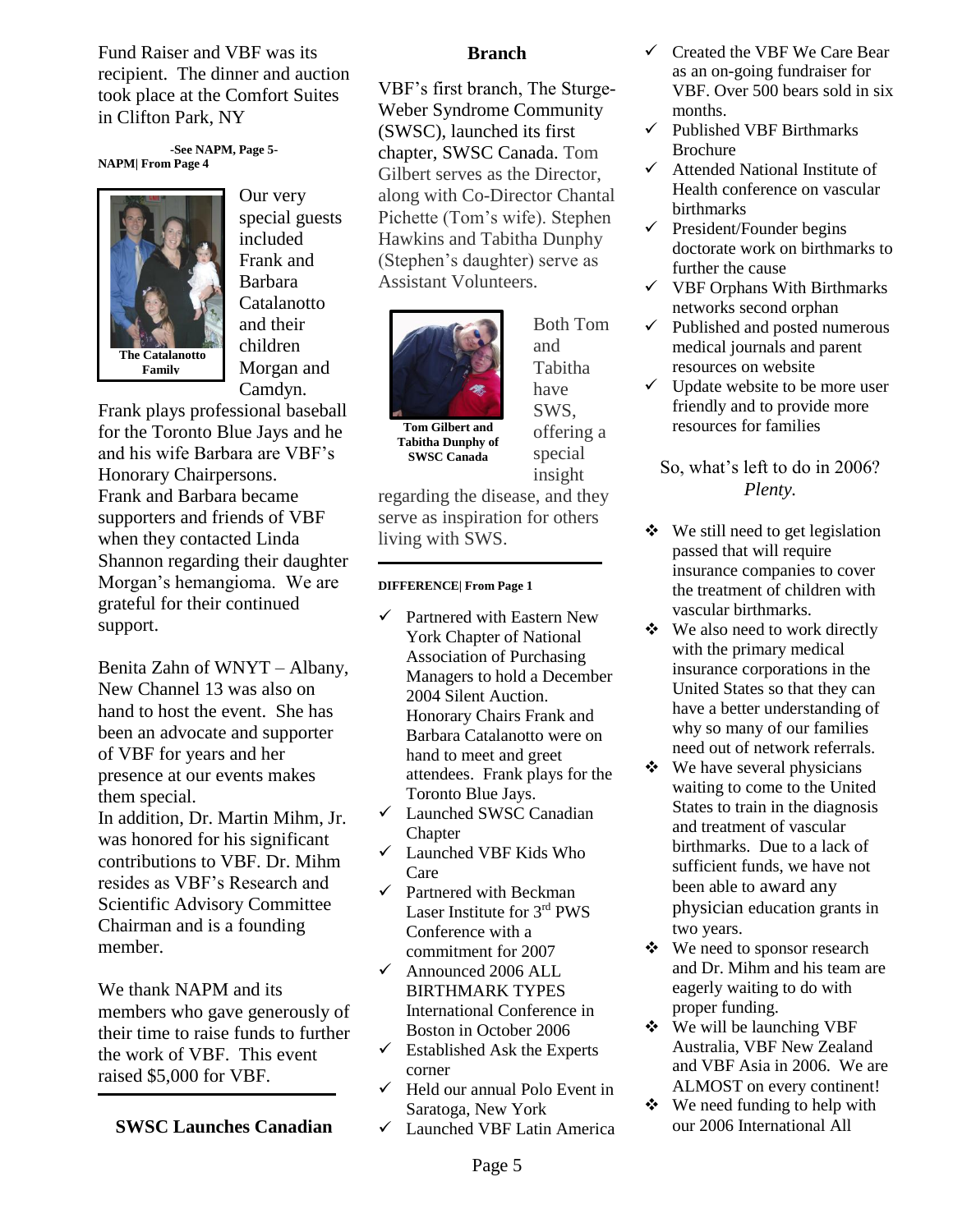Vascular Birthmarks Conference so that we can keep the costs down to a bare minimum for families attending from around the world.

#### **-See CONTINUED, Page 6-**

#### **CONTINUED| From Page 5**

**INCOME**

We are expecting over 200 families to attend this conference.

- We need a marketing team that will help get the word out about VBF and especially about vascular birthmarks.
- We need to coordinate our 2006 International Day of Awareness. Only your help can make 2006 the best year ever. We would like 100 families participating from around the world in our DOA event. If you have not signed up yet, you can do it by

filling out the enclosed registration form.

- We need you to get involved. Become a parent or adult rep.
- $\triangleleft$  Join our fund raising team or become a Kids Who Care coordinator in your child's school district. You can read about this later on in this issue.
- We need to design and distribute specialty brochures and booklets are various birthmark syndromes for all of our sub-specialty groups and conditions that we work with
- We need your annual donation. Every donation enables VBF to help families all over the world affected by a vascular birthmark. You know and you can read in this issue how every dollar has a

place and every dollar is making a difference. We are not the type of charitable group that just collects money and has no new accomplishments each year.

*We have grown over the past 11 years to be the leading not for profit in the WORLD for children and adults affected by a vascular birthmark. Your donations helped us to achieve that status and your continued financial support will help us to keep making a difference!* 

*THANK YOU, for your past donations, and for the donation that we hope you will make this year!*

#### **Vascular Birthmark Foundation 11/03/05 Profit & Loss Accrual Basis January through December 2004**

| <b>Contributions Income</b>        |            |                                         |             |
|------------------------------------|------------|-----------------------------------------|-------------|
| Restricted                         | 12,083.55  | Net Ordinary Income                     | 8,950.13    |
| Unrestricted                       | 98,187.00  | Net Income                              | 8,950.13    |
| <b>Total Contributions Income</b>  | 108,290.99 |                                         |             |
| Interest Income                    | 173.25     |                                         |             |
| <b>Total Income</b>                | 108,484.24 |                                         |             |
| <b>EXPENSE</b>                     |            |                                         |             |
| Gross Pay                          | 7,100.00   | <b>Interest Expense</b>                 |             |
| Net Pay                            | 275.85     | Finance Charge                          | 14.39       |
| Payroll Tax Expense                | 848.32     | Interest Expense - Other                | 54.85       |
| Bankers MasterCard                 | 0.00       | <b>Total Interest Expense</b>           | 88.34       |
| Paychex Expense                    | 259.76     | <b>Licenses and Permits</b>             | 85.00       |
| Workers' Comp                      | 7.56       | Miscellaneous                           | 500.00      |
| FICA Payroll Tax Expense           | 105.40     | Office Supplies                         | 1,267.47    |
| <b>MEDICAD Payroll Tax Expense</b> | 24.65      | <b>Payroll Expenses</b>                 | 0.00        |
| Advanta Bank Corp                  | 0.00       | Postage and Delivery                    | 5,122.39    |
| Milton Event Expense               | 86.60      | Printing and Reproduction               | 6,199.88    |
| Gala Expense                       | 15,918.20  | <b>Professional Fees</b>                |             |
| Conference expense                 | 4,054.61   | Accounting                              | 1,395.00    |
| Database conversion                | 1,702.80   | Consulting                              | 42,940.00   |
| <b>Internet Expense</b>            | 749.00     | <b>Total Professional Fees</b>          | 44,335.00   |
| Office Equipment                   | 43.28      | Telephone                               | 4,356.96    |
| <b>Amortization Expense</b>        | 620.00     | <b>Travel &amp; Entertainment</b>       |             |
| <b>Bank Service Charges</b>        | 1,175.43   | Travel                                  | 406.29      |
| <b>Contract Labor</b>              | 0.00       | Travel & Entertainment - Other          | 805.86      |
| Contributions                      | 2,125.00   | <b>Total Travel &amp; Entertainment</b> | 1,212.15    |
| Insurance                          | 1,791.16   | Uncategorized Expenses                  | 0.00        |
|                                    |            | <b>Total Expense:</b>                   | \$88.514.11 |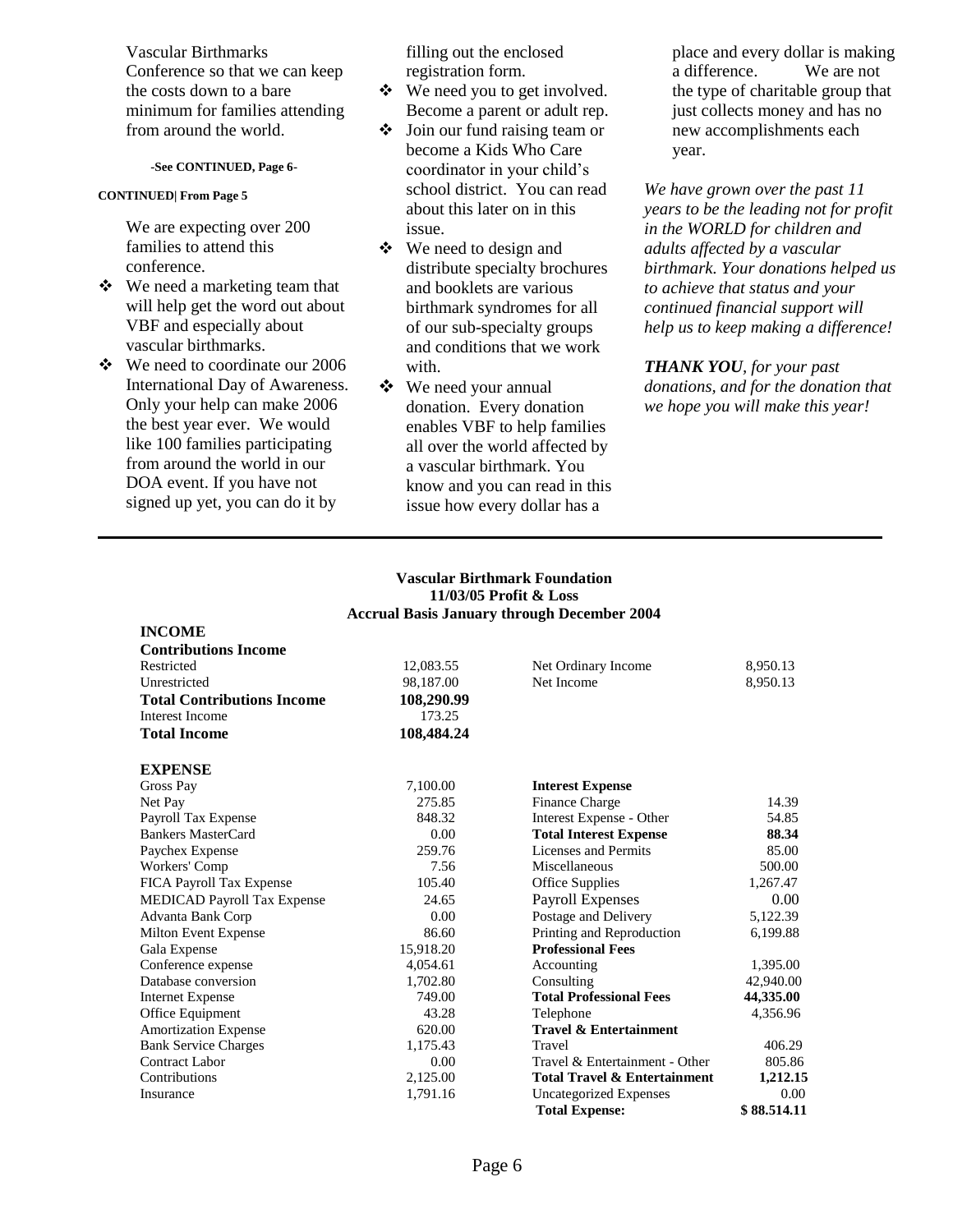## **VBF Donor/Fundraiser Registration Form**

| I would like to host the following VBF Fundraiser (Check all that apply):                                                                                                                                                            | VDF DOROH Funui alsei Aegisti ation Form                                                                                                                                                                                            |  |  |  |
|--------------------------------------------------------------------------------------------------------------------------------------------------------------------------------------------------------------------------------------|-------------------------------------------------------------------------------------------------------------------------------------------------------------------------------------------------------------------------------------|--|--|--|
| Kids Who Care<br>Awareness Day                                                                                                                                                                                                       |                                                                                                                                                                                                                                     |  |  |  |
| Other Fundraiser<br><u>___________</u> Fundraiser type__                                                                                                                                                                             |                                                                                                                                                                                                                                     |  |  |  |
| ~DONATION - Make Your Annual Tax Deductible Donation~                                                                                                                                                                                |                                                                                                                                                                                                                                     |  |  |  |
| *Please fill in contact information below                                                                                                                                                                                            |                                                                                                                                                                                                                                     |  |  |  |
| I would like to make the following donation to:                                                                                                                                                                                      | <b>DONATION - CREDIT CARD/CHECK/MONEY ORDER</b>                                                                                                                                                                                     |  |  |  |
| _____Vascular Birthmarks Foundation (VBF US)                                                                                                                                                                                         |                                                                                                                                                                                                                                     |  |  |  |
| ____VBF Australia                                                                                                                                                                                                                    | Name on Credit Card:                                                                                                                                                                                                                |  |  |  |
| ____VBF Europe                                                                                                                                                                                                                       | Type of Credit card                                                                                                                                                                                                                 |  |  |  |
| _____VBF Israel<br>VBF Latin America                                                                                                                                                                                                 | $_{\text{IVISA}}$<br>____MasterCard                                                                                                                                                                                                 |  |  |  |
| _____VBF New Zealand                                                                                                                                                                                                                 | Discover<br><b>American Express</b>                                                                                                                                                                                                 |  |  |  |
| _______Sturge-Weber Syndrome Community                                                                                                                                                                                               | Credit Card Number:                                                                                                                                                                                                                 |  |  |  |
| SWSC - Canada                                                                                                                                                                                                                        |                                                                                                                                                                                                                                     |  |  |  |
| *Contact Information                                                                                                                                                                                                                 |                                                                                                                                                                                                                                     |  |  |  |
| Fill out form where applicable:                                                                                                                                                                                                      | Check or Money Order: payable to VBF (memo branch)                                                                                                                                                                                  |  |  |  |
| Full                                                                                                                                                                                                                                 | Mail to: VBF, P.O. Box 106, Latham, NY 12110                                                                                                                                                                                        |  |  |  |
|                                                                                                                                                                                                                                      |                                                                                                                                                                                                                                     |  |  |  |
| School Name: 2008 Channels 2008 Channels 2008 Channels 2008 Channels 2008 Channels 2008 Channels 2008 Channels 2008 Channels 2008 Channels 2008 Channels 2008 Channels 2008 Channels 2008 Channels 2008 Channels 2008 Channels       |                                                                                                                                                                                                                                     |  |  |  |
|                                                                                                                                                                                                                                      |                                                                                                                                                                                                                                     |  |  |  |
|                                                                                                                                                                                                                                      |                                                                                                                                                                                                                                     |  |  |  |
| Principal: <u>Mone Phone Number: (California Communication Controller Communication Communication Communication Communication Communication Communication Communication Communication Communication Communication Communication </u> |                                                                                                                                                                                                                                     |  |  |  |
|                                                                                                                                                                                                                                      |                                                                                                                                                                                                                                     |  |  |  |
| Number of Students participating: _________                                                                                                                                                                                          |                                                                                                                                                                                                                                     |  |  |  |
| Please check the box next to your campaign choice.                                                                                                                                                                                   |                                                                                                                                                                                                                                     |  |  |  |
| envelope.<br>volumes of 50.                                                                                                                                                                                                          | will be provided. Please exchange the pennies for cash and mail a check or money order in the self-address stamped<br>VBF Silicone Bracelets – VBF bracelets are embossed with "VBF Kids Who Care". Bracelets will be sent in       |  |  |  |
|                                                                                                                                                                                                                                      | VBF We Care Bears – Birthmark Buddy We Care Bears are embroidered with the VBF logo. We can send you one                                                                                                                            |  |  |  |
| send you the full supply.                                                                                                                                                                                                            | bear to use to take orders for and when you are finished taking orders and collecting the money for the bears, we will                                                                                                              |  |  |  |
|                                                                                                                                                                                                                                      | DIY - Individuals/Students can host their own "Do-It Yourself" fundraiser (lemonade stand, car<br>wash, garage                                                                                                                      |  |  |  |
| sale, bake sale, etc.).<br>Type of DIY fundraiser (yard sale, auction, etc.):                                                                                                                                                        |                                                                                                                                                                                                                                     |  |  |  |
| $DIV - Awareness$ Day $DUY - KWC$                                                                                                                                                                                                    | Other                                                                                                                                                                                                                               |  |  |  |
| campaign. VBF, P.O. Box 106, Latham, NY, 12110<br>Individual Purchases - I would like to purchase the following items:                                                                                                               | For all fundraising campaigns: Please send in the money you collect as a check or money order made out to VBF,<br>and send in the self-addressed stamped envelope provided for your convenience. Send monthly or at the end of your |  |  |  |
| $\Box$ VBF Silicone Bracelet - \$3.00 Ea.                                                                                                                                                                                            |                                                                                                                                                                                                                                     |  |  |  |
| # Adult size___________ #Youth size_____________ Total Amount: \$________________                                                                                                                                                    |                                                                                                                                                                                                                                     |  |  |  |
| $\Box$ VBF We Care Bear - \$20.00 Ea.                                                                                                                                                                                                |                                                                                                                                                                                                                                     |  |  |  |
| 2003 PWS Conference 4-Part Video - \$29.99 Ea. + \$5.00 S/H<br>#2003 Conf. Video______ Amount: \$__________                                                                                                                          |                                                                                                                                                                                                                                     |  |  |  |
| #2005 PWS Conf. CD_____ Amount: \$                                                                                                                                                                                                   | 2005 PWS Conference 3-CD Audio Series – Donation of \$49.99 Ea. (\$30.00 Ea. is tax deductible).                                                                                                                                    |  |  |  |
| KWC: Contact Tiffany Ethington at (859) 272-3857 or Email: tethi@insightbb.com                                                                                                                                                       |                                                                                                                                                                                                                                     |  |  |  |
| For KWC, return form to: VBF/KWC, P.O. Box 24890, Lexington, KY 40524-4890                                                                                                                                                           |                                                                                                                                                                                                                                     |  |  |  |
|                                                                                                                                                                                                                                      | Awareness/General Fundraisers: Contact Paige Salvador at (856) 234-2126 or Email: <b>BASPASTS@cs.com</b>                                                                                                                            |  |  |  |
| For Awareness Day or General Fundraiser, return form to: VBF/Fund, P.O. Box 106, Latham, NY 12110<br>I am interested in attending the 2006 VBF All Birthmark Conference in Boston.                                                   |                                                                                                                                                                                                                                     |  |  |  |
| ____Please remove me from your mailing/email list (address above).                                                                                                                                                                   |                                                                                                                                                                                                                                     |  |  |  |
|                                                                                                                                                                                                                                      | I would like to become a VBF Parent Representative. Please send me more information (address above).<br>VBF is a fully approved not-for-profit. Federal Tax ID 16-1515227                                                           |  |  |  |